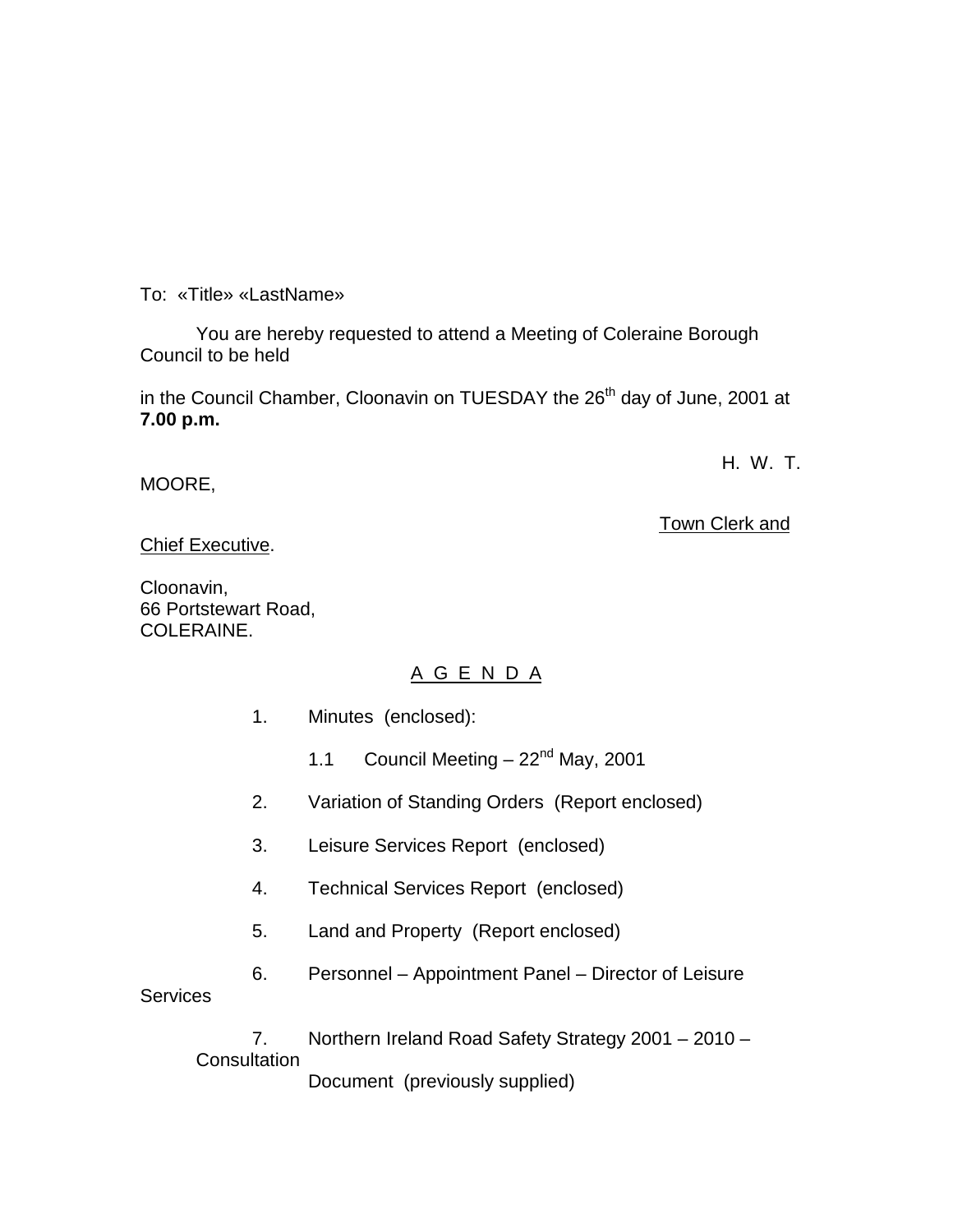- 8. Training for Members
- 9. Correspondence
- 10. Documents for Sealing

# **Enclosed for Information:**

(1) Councillors Handbook – Revised Edition – March 2001

(2) The Councillor's Guide to Local Government in Northern

Ireland – June  $2001$ 

To: Each Member of Council.  $22^{nd}$  June, 2001.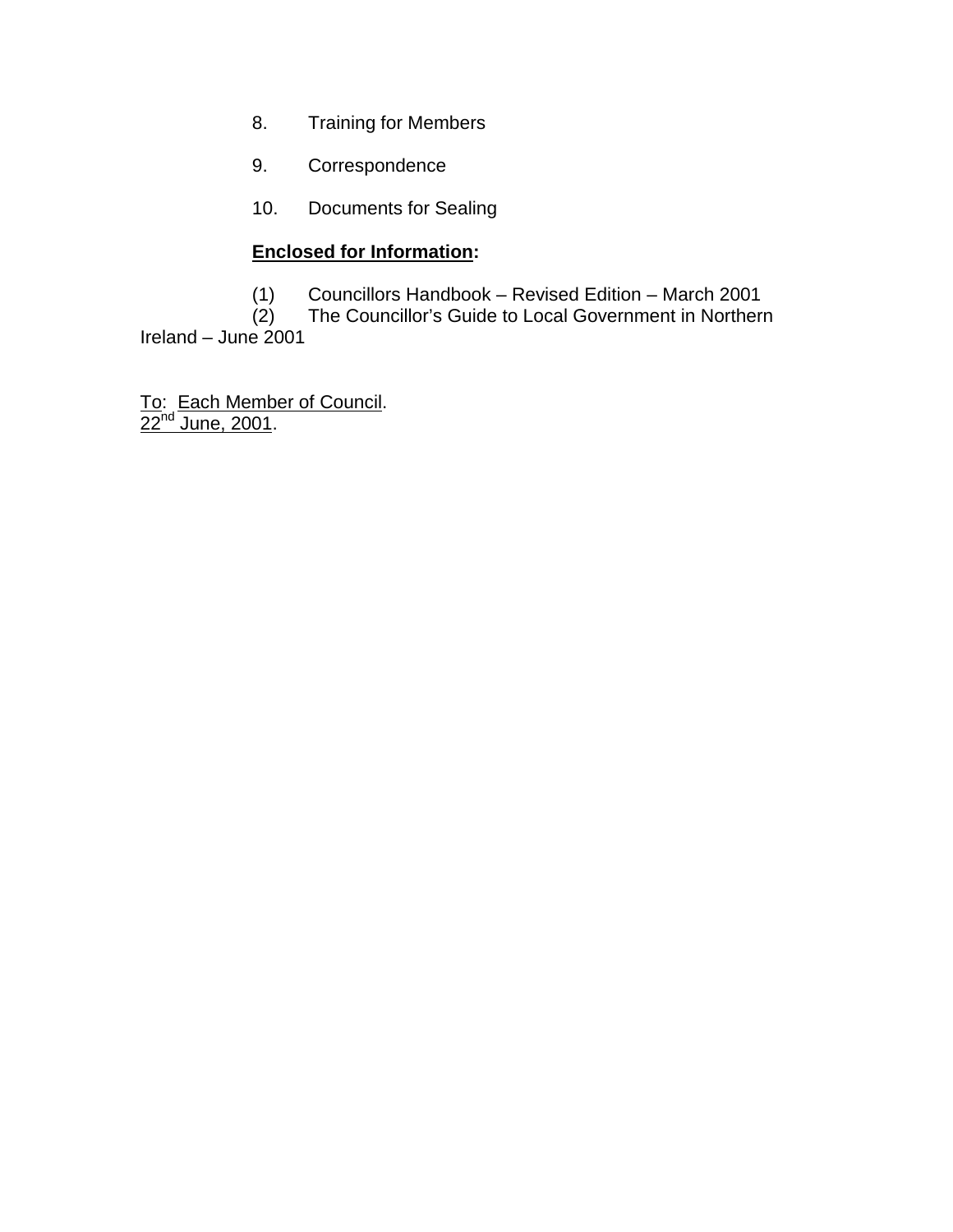### **COLERAINE BOROUGH COUNCIL**

Minutes of proceedings of Coleraine Borough Council held in the Council Chamber, Cloonavin on Tuesday, 22nd May, 2001 at 7.30 p.m.

|            | Convened:                         | As per notice attached                                                                                                                                                                                                                                                                           |                                                                         |  |  |  |
|------------|-----------------------------------|--------------------------------------------------------------------------------------------------------------------------------------------------------------------------------------------------------------------------------------------------------------------------------------------------|-------------------------------------------------------------------------|--|--|--|
|            | <b>Present:</b>                   | the Chair                                                                                                                                                                                                                                                                                        | The Mayor, Councillor E. A. Johnston (Mrs.) in                          |  |  |  |
|            |                                   |                                                                                                                                                                                                                                                                                                  | The Deputy Mayor, Councillor B. E. Dempsey (Mrs.)                       |  |  |  |
| McLaughlin |                                   | <b>Aldermen</b>                                                                                                                                                                                                                                                                                  |                                                                         |  |  |  |
|            |                                   | C. S. Alexander (Ms.)<br>W. H. King                                                                                                                                                                                                                                                              | W. J. McClure<br>W. J. Watt                                             |  |  |  |
|            |                                   | <b>Councillors</b>                                                                                                                                                                                                                                                                               |                                                                         |  |  |  |
|            |                                   | E. T. Black (Mrs.)<br>R. S. Bolton                                                                                                                                                                                                                                                               | D. McClarty<br>G. L.                                                    |  |  |  |
|            |                                   | J. M. Bradley<br>(Items $3.1.2 - 18.0$ )<br>O. M. Church (Mrs.)<br>W. T. Creelman                                                                                                                                                                                                                | R. A. McPherson<br>W. Mathews<br>E. M. Mullan<br>(Items $3.1.2 - 6.2$ ) |  |  |  |
|            |                                   | J. J. Dallat<br>N. F. Hillis<br>(Items $3.1.1 - 18.0$ )                                                                                                                                                                                                                                          | E. O'Hara<br>R. D. Stewart                                              |  |  |  |
|            | <b>Officers</b> in<br>Attendance: | Town Clerk and Chief Executive, Director of Corporate<br>Services, Director of Technical Services, Senior<br>Environmental Health Officer, Leisure Services Officer,<br>Policy Development Officer, Principal Administrative<br>Officer, Administrative Officer and Administrative<br>Assistants |                                                                         |  |  |  |
|            | Apologies:                        | Alderman Mrs. Armitage and Councillor Barbour                                                                                                                                                                                                                                                    |                                                                         |  |  |  |

# **1.0 MAYOR'S REMARKS**

The Mayor paid tribute to Alderman King and Councillor Mathews for their long and dedicated service prior to their retirement from Council.

As this was the last meeting of the present Council all members were invited to the Mayor's Parlour at the end of the meeting.

#### **2.0 MINUTES**

The Minutes of the Council Meeting of  $24<sup>th</sup>$  April, 2001 were confirmed and signed.

#### **3.0 COMMITTEE REPORTS**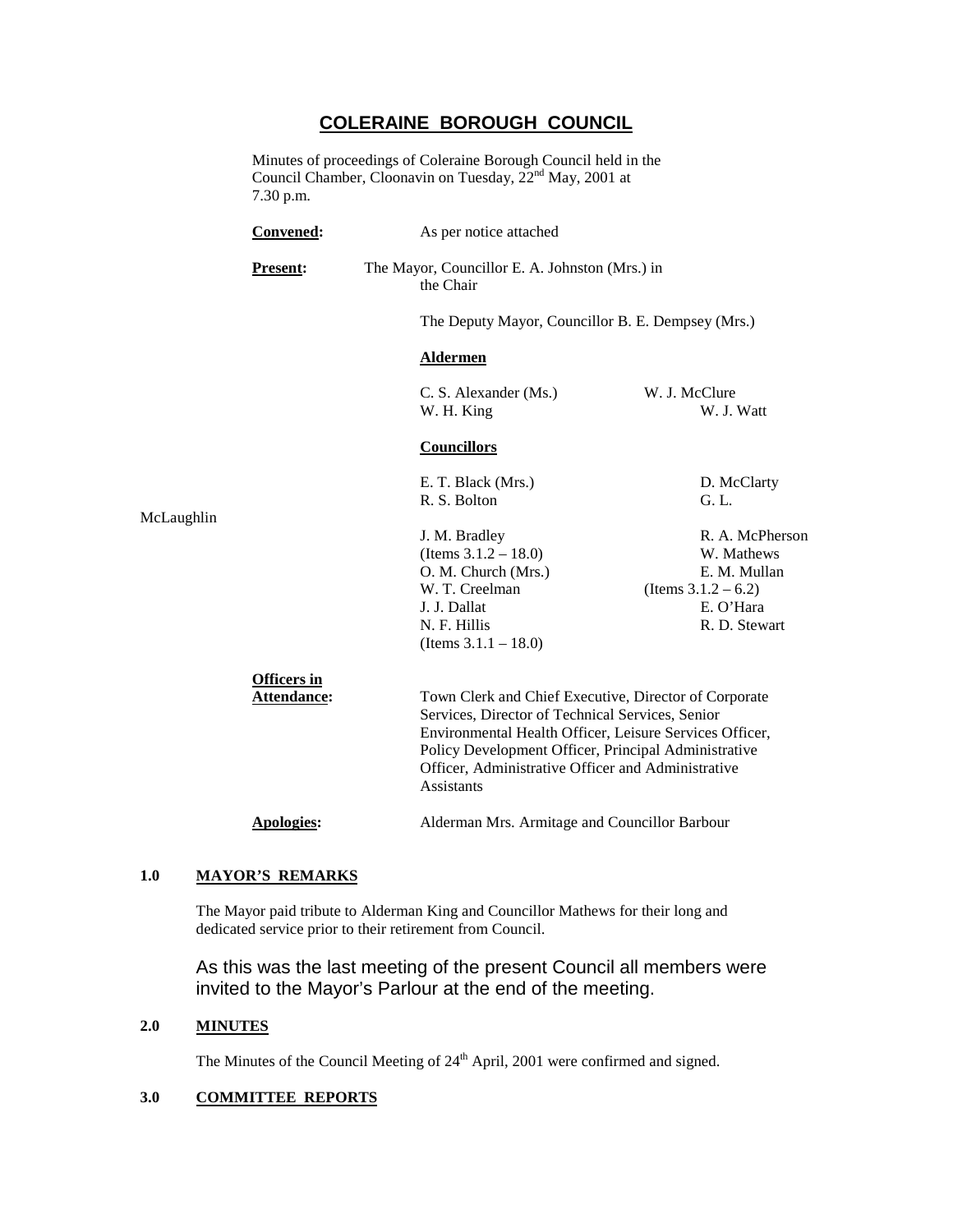| 3.1 | Leisure and Environment<br>Committee |                                              |  | The Chairman, Councillor O'Hara, moved the<br>adoption of the Leisure and Environment<br>Committee Report; this was duly<br>seconded by Councillor Mrs.<br>Church. |
|-----|--------------------------------------|----------------------------------------------|--|--------------------------------------------------------------------------------------------------------------------------------------------------------------------|
|     | Matters arising:                     |                                              |  |                                                                                                                                                                    |
|     | 3.1.1                                | <b>North West Festival</b><br><u>2001</u>    |  | Congratulations were extended to everyone<br>involved in the North West Festival 2001.                                                                             |
|     | 3.1.2                                | <b>Arcadia Improvements</b><br><u>Scheme</u> |  | The Mayor welcomed Mrs. K. Adams from<br>Ferguson McIlveen who was in attendance to<br>present the final design for the play area and<br>building at The Arcadia.  |
|     |                                      |                                              |  | Mrs. Adams elaborated on the proposals and<br>the proposed costings, viz.                                                                                          |
|     |                                      |                                              |  | £<br>Refurbishment of Arcadia<br><b>Building</b><br>258,000<br>Outdoor Play Area<br>300,000<br>Total:<br>558,000                                                   |
|     |                                      |                                              |  | It was noted that the completion<br>date for the scheme would be<br>June 2002.                                                                                     |
|     |                                      |                                              |  | Members congratulated Ferguson McIveen<br>on the design of the scheme and Mrs.<br>Adams answered various members'<br>questions.                                    |
|     |                                      |                                              |  | Following discussion it was agreed that<br>Council accept the proposed scheme and<br>proceed to tender stage.                                                      |
|     |                                      |                                              |  | The Mayor thanked Mrs. Adams for<br>attending after which she withdrew.                                                                                            |
|     |                                      |                                              |  | The Committee Report was, therefore, adopted subject to this amendment.                                                                                            |
| 3.2 |                                      | <b>Planning Committee</b>                    |  | The Chairman, Councillor McLaughlin, moved<br>the adoption of the Planning<br>Committee Report; this was duly<br>seconded by Alderman Watt and<br>agreed.          |
| 3.3 |                                      | Policy and Development                       |  | The Vice Chairman, Councillor Bradley, moved                                                                                                                       |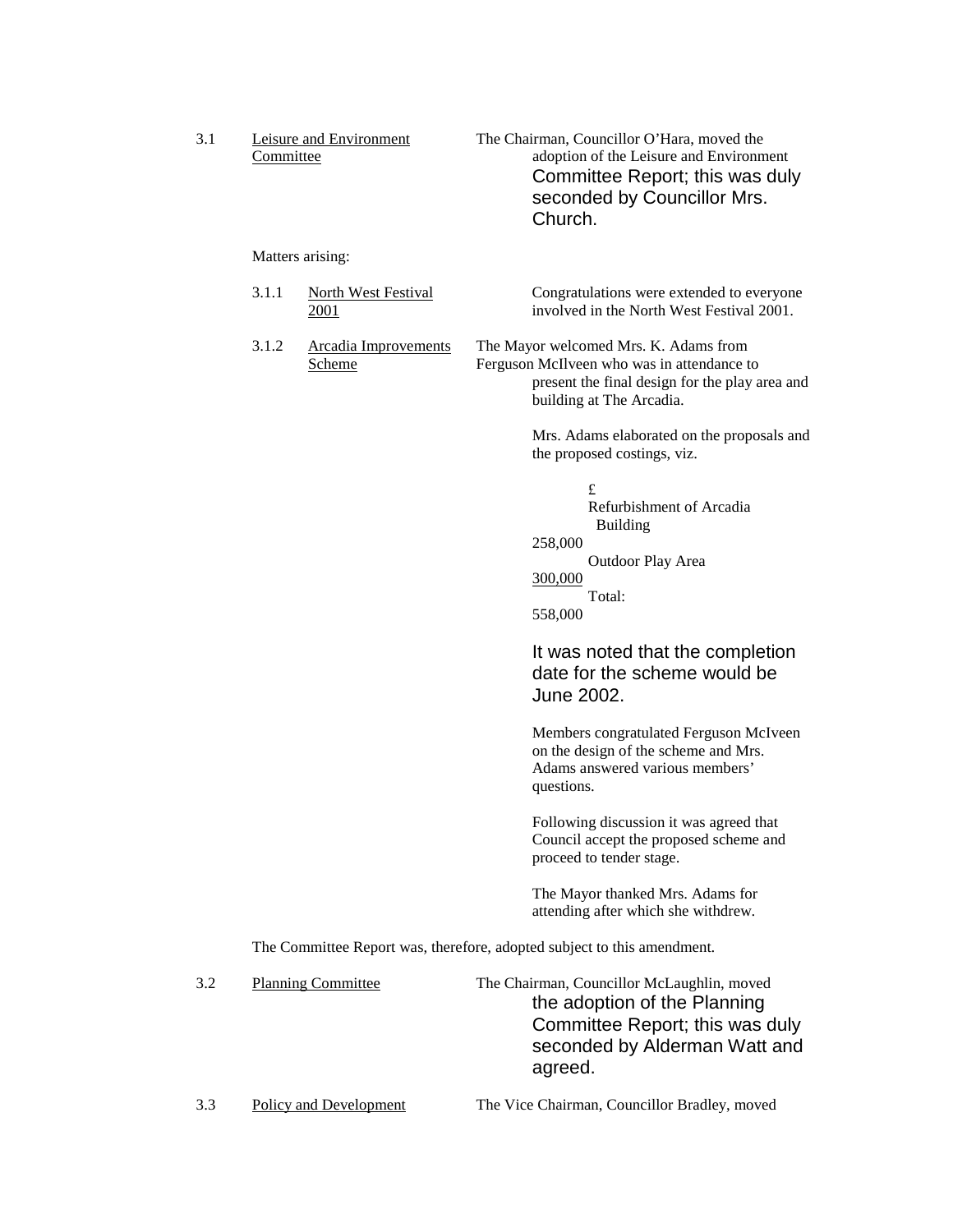Committee the adoption of the Policy and Development Committee Report; this was duly seconded by Alderman Ms. Alexander.

Matters arising:

3.3.1 Legal Costs – Coleraine Following discussion it was proposed by Harbour Commissioners' Alderman Watt and seconded by Councillor Case Mrs. Black:

> That Coleraine Harbour Commissioners should not be approached to pay Council's legal costs.

On a request for a recorded vote, the proposal was put to the meeting and the members voted thus:

| For:            | The Mayor                 |
|-----------------|---------------------------|
|                 | Alderman Watt             |
|                 | Councillors Mrs. Black,   |
|                 | Mrs. Church, McClarty     |
| and             |                           |
|                 | O'Hara $(6)$              |
| <b>Against:</b> | The Deputy Mayor          |
|                 | Aldermen Ms. Alexander    |
| and             |                           |
|                 | McClure                   |
|                 | Councillors Bolton,       |
| Bradley,        |                           |
|                 | Creelman, Dallat, Hillis, |
|                 | McLaughlin, Mathews,      |
| Mullan          |                           |
|                 | and Stewart (12)          |
|                 |                           |
| Abstent-        |                           |
| ions:           | Alderman King             |
|                 | Councillor                |
| McPherson (2)   |                           |
|                 |                           |

The proposal was, therefore, lost by twelve votes to six.

The Committee Report was, therefore, adopted.

#### **4.0 TECHNICAL SERVICES REPORT**

The Report of the Director of Technical Services was considered (previously supplied).

Matters arising: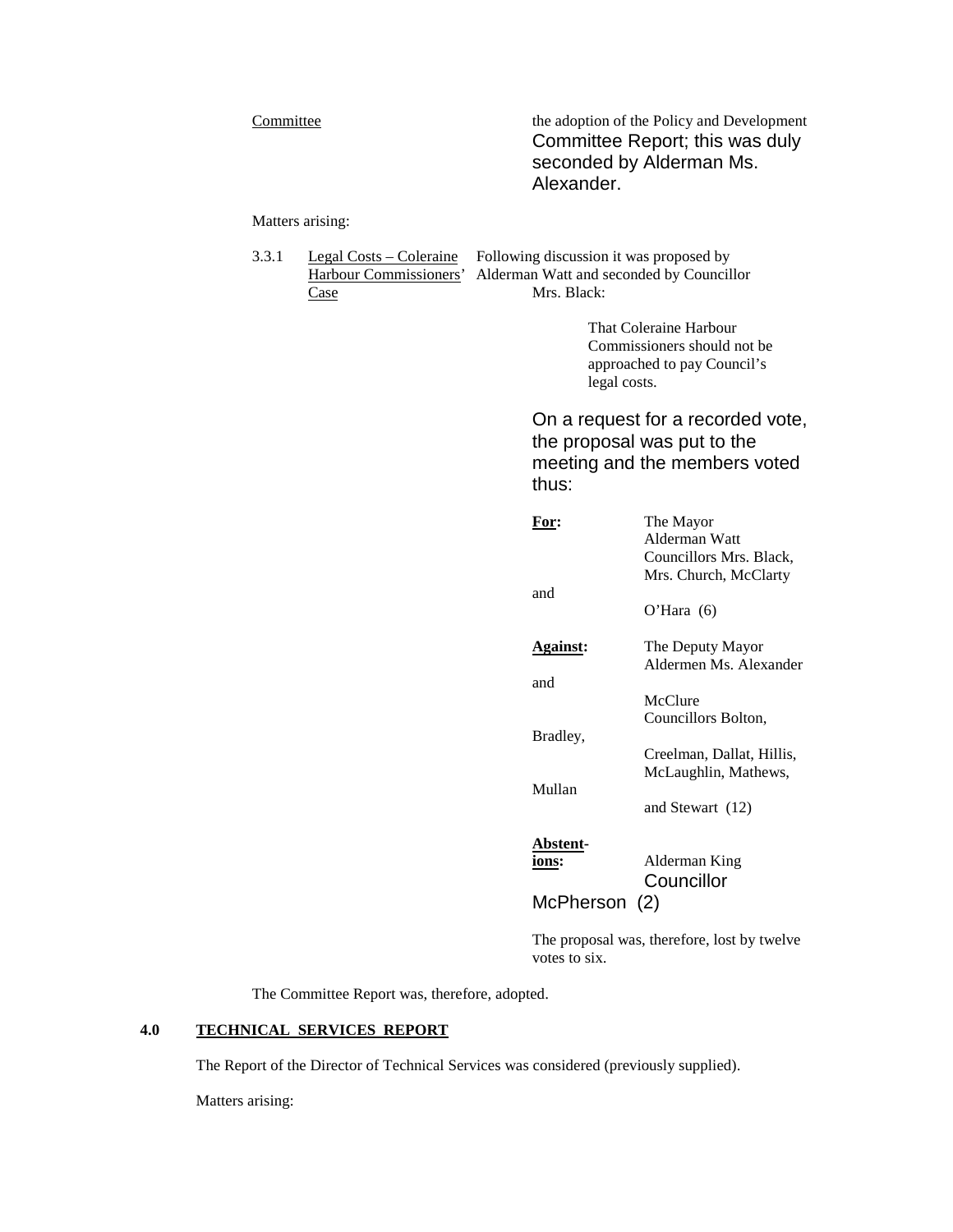| 4.1        | <b>Street Trading Licences</b>      | Applications for Street Trading Licences had<br>been received from:                                                                                                                                                                                                                                                                                                                                   |
|------------|-------------------------------------|-------------------------------------------------------------------------------------------------------------------------------------------------------------------------------------------------------------------------------------------------------------------------------------------------------------------------------------------------------------------------------------------------------|
| Coleraine; |                                     | Mr. P. C. Murdoch, 18 Lichfield Park,<br>Mr. S. Curry and Ms. S. McAfee, 14                                                                                                                                                                                                                                                                                                                           |
| Knocklynn  |                                     | Grove, Coleraine;<br>Mrs. J. O'Kane, 68 Broomhill Park,                                                                                                                                                                                                                                                                                                                                               |
| Coleraine. |                                     |                                                                                                                                                                                                                                                                                                                                                                                                       |
|            |                                     | Agreed:                                                                                                                                                                                                                                                                                                                                                                                               |
|            |                                     | That Street Trading Licences be<br>granted in each case.                                                                                                                                                                                                                                                                                                                                              |
| 4.2        | <b>Street Trading Act (NI) 2001</b> | Reported that the new Street Trading legislation<br>received Royal Assent on 5 <sup>th</sup><br>April, 2001 and a<br>Commencement Order had been<br>made to bring the Act into<br>operation on 1st October, 2001.<br>The implication of this Act on<br>current licensing procedures<br>would be considered and the<br>necessary alterations reported for<br>Council's consideration in due<br>course. |
|            |                                     | Existing street trading licences, unless<br>revoked by a District Council, would remain<br>in force until 31 <sup>st</sup> December, 2001.                                                                                                                                                                                                                                                            |
|            |                                     | A copy of the Guide to The Street Trading<br>Act (NI) 2001 was circulated to each                                                                                                                                                                                                                                                                                                                     |

### **5.0 LAND AND PROPERTY**

The Report of the Principal Administrative Officer on Land and Property was considered (previously supplied).

member.

Matters arising:

| 5.1                    | Security at Cloonavin,                |                            | The following tenders had been received |         |  |
|------------------------|---------------------------------------|----------------------------|-----------------------------------------|---------|--|
|                        | 66 Portstewart Road,                  | for security at Cloonavin: |                                         |         |  |
|                        | Coleraine                             |                            |                                         |         |  |
|                        |                                       |                            | Hourly                                  | Weekly  |  |
|                        |                                       |                            | <u>Rate</u>                             | Rate    |  |
| $(120\frac{1}{2}$ hrs) |                                       |                            |                                         |         |  |
|                        | Global Protection & Security Services | £4.94                      |                                         | £595.27 |  |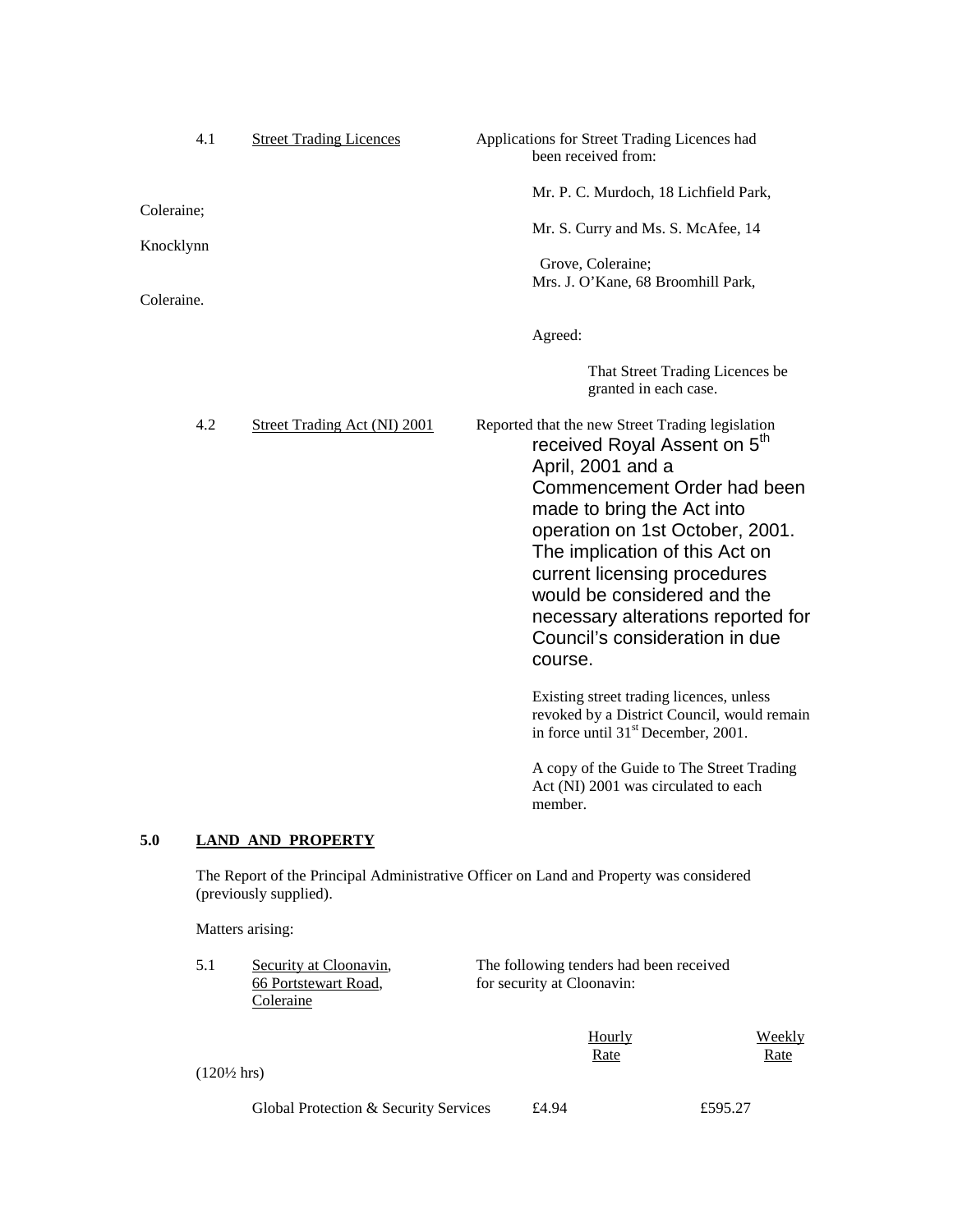| Guard Force                | £5.25 | £632.63 |
|----------------------------|-------|---------|
| Security Services (NI) Ltd | £5.50 | £662.75 |
| Securicor                  | £5.97 | £719.39 |
| Group 4                    | £6.10 | £735.05 |

The companies that submitted the two lowest tenders namely Global Protection & Security Services and Guard Force had been interviewed.

Agreed:

That the Council accept the second lowest tender from Guard Force as recommended by the Principal Administrative Officer for the reasons as detailed in the report.

5.2 Former Cloonavin, Reported that Mr. S. Sweeney had offered to 41 Portstewart Road, transfer back to Council, for a nominal sum, that Coleraine area of woodland set aside as amenity space within the proposed development but excluding the oval shaped "green" in the midst of the development.

Agreed:

That Council agree, in principle, to the transfer of the area for a nominal sum and subject to agreement regarding the payment of an appropriate fee by Mr.

#### Sweeney

to Council to cover maintenance

for

a ten year period under an

appropriate

Article 40 Agreement.

#### **6.0 ROADS SERVICE REPORT 2001 - 2002**

The Mayor welcomed Mr. J. Beattie, Principal Engineer and Mr. M. Glover, Section Engineer, who were in attendance to present the Roads Service Report 2001 – 2002 (previously supplied).

Apologies were extended on behalf of Mr. D. Orr, Divisional Roads Manager who was unable to attend.

The Principal Engineer elaborated on the programme of work completed during 2000/2001 as well as outlining plans for the forthcoming years.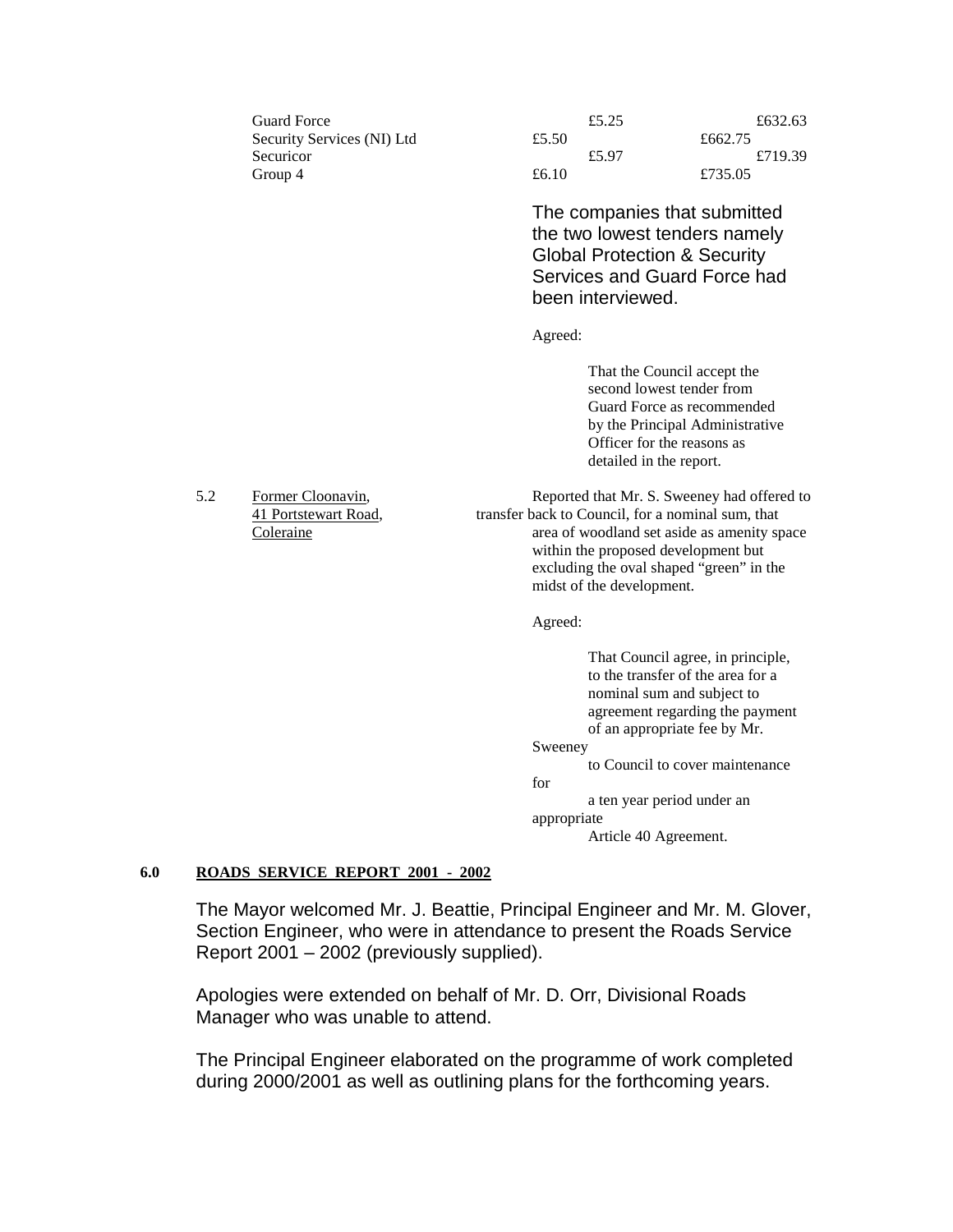| 6.1<br>Roads                        | Cycle and Foot Bridge - | Congratulations were extended to                                                                                  |
|-------------------------------------|-------------------------|-------------------------------------------------------------------------------------------------------------------|
|                                     | Coleraine               | Service on the completion of the                                                                                  |
|                                     | cycle and foot          | bridge in Coleraine.                                                                                              |
|                                     |                         | The Principal Engineer extended<br>apologies to road users for any<br>inconvenience caused during the<br>project. |
| 6.2                                 | Dunhill Road/Drumcroone | Members again expressed                                                                                           |
| concern regarding<br>Road Junction  |                         | the problems encountered at the                                                                                   |
| Dunhill Road/<br>including a recent |                         | Drumcroone Road junction                                                                                          |
|                                     |                         | fatal accident.                                                                                                   |
|                                     |                         | The Principal Engineer advised                                                                                    |

Various other queries were raised by members and Mr. Beattie agreed to investigate these and report back in due course.

members that Roads Service had

no plans for the junction.

The Mayor thanked the representatives for their attendance.

#### **7.0 PROMOTING SOCIAL INCLUSION CONSULTATION ON FUTURE PRIORITIES**

The document from the Office of the First Minister and Deputy First Minister – Promoting Social Inclusion/Consultation on Future Priorities was considered (previously supplied).

The Town Clerk and Chief Executive advised members that the contents of the report had been incorporated in Council's Corporate Plan 2001/2004.

### **8.0 DEPARTMENT OF THE ENVIRONMENT -**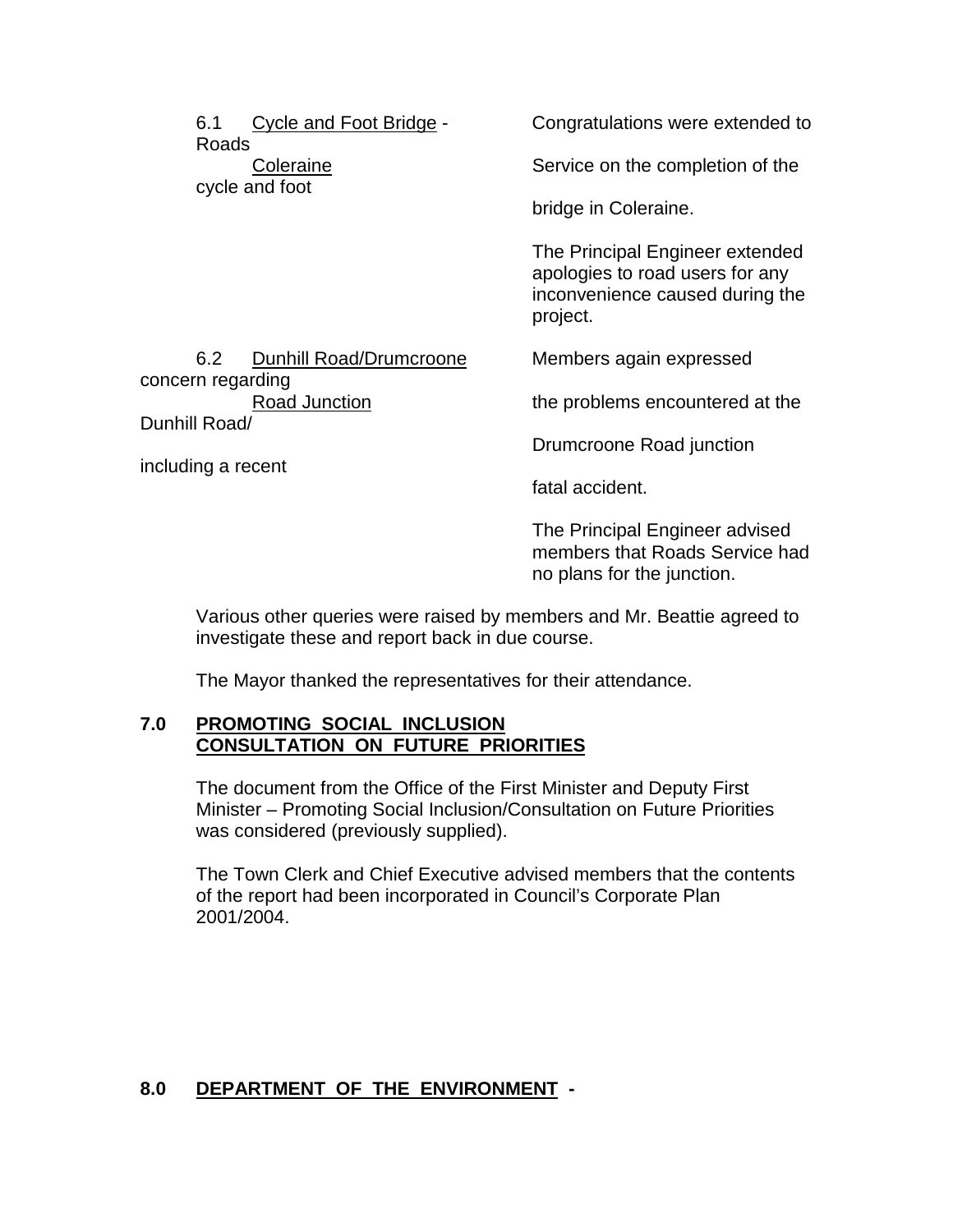### **CONSULTATION DOCUMENT NORTHERN IRELAND ROAD SAFETY STRATEGY 2001 - 2010**

The Department of the Environment Consultation Document – Northern Ireland Road Safety Strategy 2001 – 2010 was considered (previously supplied).

The closing date for responses to this consultation document was Friday,  $27<sup>th</sup>$  July, 2001.

The Town Clerk and Chief Executive advised members that this item would be placed on the agenda for the first Council Meeting of the new Council.

### **9.0 COLERAINE BOROUGH COUNCIL - PERFORMANCE IMPROVEMENT PLAN MARCH 2001**

The Coleraine Borough Council – Performance Improvement Plan March 2001 was considered (previously supplied).

Agreed:

That Council formally adopt the Performance Improvement Plan.

#### **10.0 PLANNING SERVICE MANAGEMENT BOARD REFERRAL - PLANNING APPLICATION C/2000/0832/F ERECTION OF 6 NO. APARTMENTS - AMENDED SCHEME AT 45 LODGE ROAD, COLERAINE**

Read letter from the Planning Service regarding the above planning application which had been referred to the Management Board for consideration.

Following careful consideration of this application the Management Board had concluded that planning permission should be granted.

Noted.

### **11.0 NORTHERN IRELAND HOUSING EXECUTIVE - QUARTERLY PROGRESS REPORT**

Tabled:

The Northern Ireland Housing Executive – Quarterly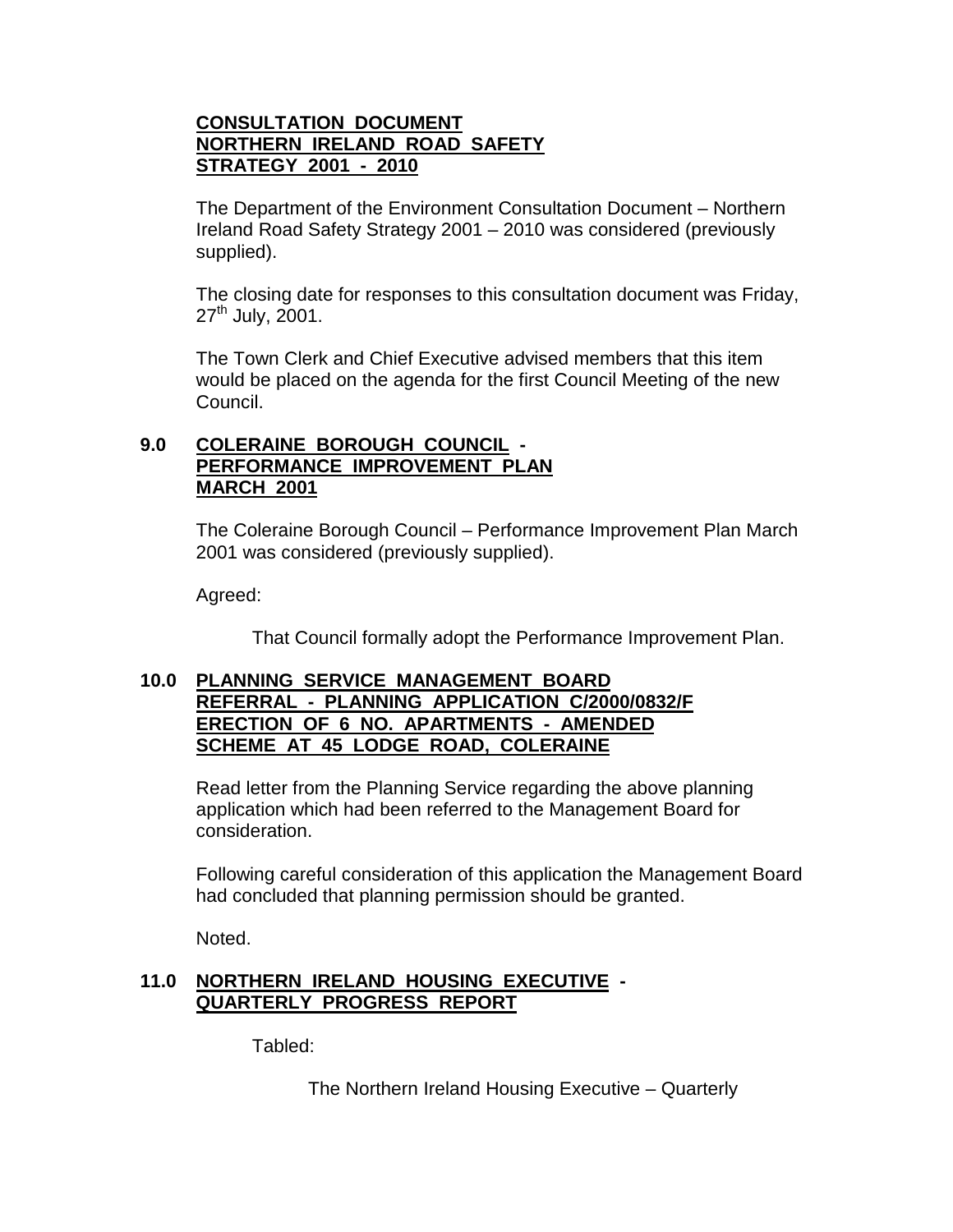Progress Report for the period January – March, 2001.

### **12.0 THE NATIONAL TRUST**

Tabled:

The National Trust – Strategic Plan 2001 – 2004 for Northern Ireland.

### **13.0 DEPARTMENT OF THE ENVIRONMENT**

Tabled:

Northern Ireland Landscape Character Assessment 2000.

### **14.0 THE LOCAL GOVERNMENT STAFF COMMISSION FOR NORTHERN IRELAND**

Tabled:

Corporate Plan 2001/2002 – 2003/2004 Business Plan 2001/2002

### **15.0 NORTH-EASTERN EDUCATION AND LIBRARY BOARD**

Tabled:

Minutes of the North-Eastern Education and Library Board dated 27<sup>th</sup> March, 2001.

### **16.0 FOOT AND MOUTH DISEASE**

The Town Clerk and Chief Executive reported that the First Minister and Deputy First Minister had made an announcement outlining the new 'Help for Business' scheme. The scheme was established to help businesses which could demonstrate that they were suffering financial hardship due to the foot and mouth crisis. A rate concession would be offered for the three months from  $1<sup>st</sup>$  March –  $1<sup>st</sup>$  May, 2001.

Noted.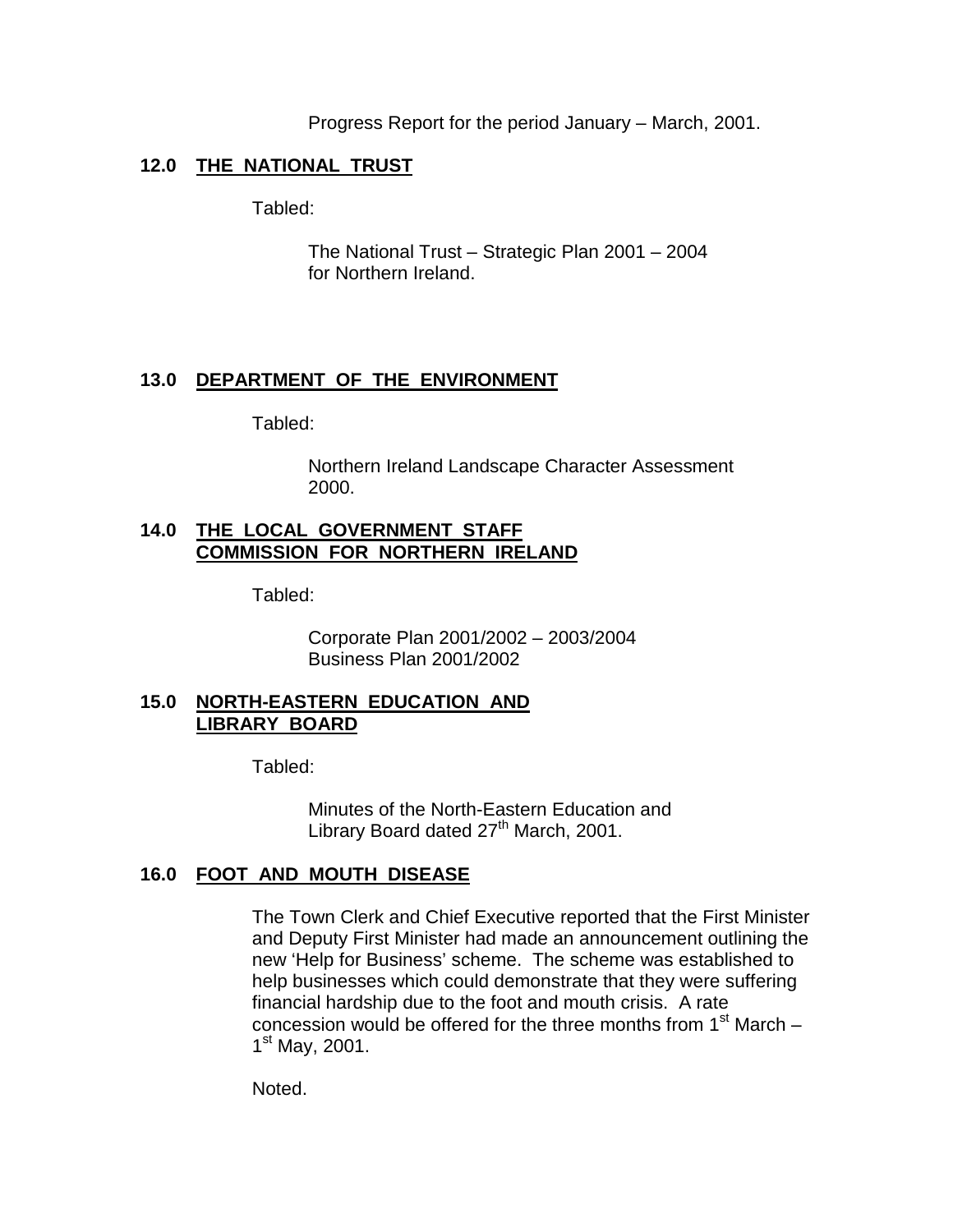## **17.0 THANKS**

Alderman King and Councillor Mathews thanked the Mayor for her kind remarks and reflected on their years as Council members.

Various Party representatives and the Chief Executive thanked both members for their dedicated service to Council and courtesy to staff and extended best wishes for a long and happy retirement.

#### **18.0 DOCUMENTS FOR SEALING**

Resolved:

That the following documents be sealed:

| <b>Technical</b> |    | 1. Car Loan Agreement            | Mr. D. Wreath, Director of                                                                  |
|------------------|----|----------------------------------|---------------------------------------------------------------------------------------------|
|                  |    |                                  | <b>Services</b>                                                                             |
|                  |    | 2. Mortgage                      | Council to Bradford & Bingley                                                               |
| PLC., Bingley,   |    |                                  | West Yorkshire.                                                                             |
|                  |    | 3. Lease and Counterpart         | Shop Unit (Teas & Ices), The                                                                |
| South Pier,      |    |                                  | Portrush Harbour;<br>Council to Mrs. S. Fullerton,                                          |
| Savoy Cafe,      |    |                                  | Eglinton Street, Portrush.                                                                  |
|                  |    |                                  |                                                                                             |
|                  | 4. | <b>Grant of Easement and two</b> | 158a Main Street, Portrush                                                                  |
| (Former<br>οf    |    | Counterparts, Amendment          | Caretaker's House) combination                                                              |
|                  |    | and two Counterparts to          | vehicular and pedestrian                                                                    |
| accesses         |    | covenant and declaration         | into one single access (maximum<br>width 5 metres).<br><b>Council with Sven Investments</b> |
| Ltd.,            |    |                                  | St. Helier, Jersey                                                                          |
|                  | 5. | Deed and Counterpart             | Land at Cairn Road, Coleraine                                                               |